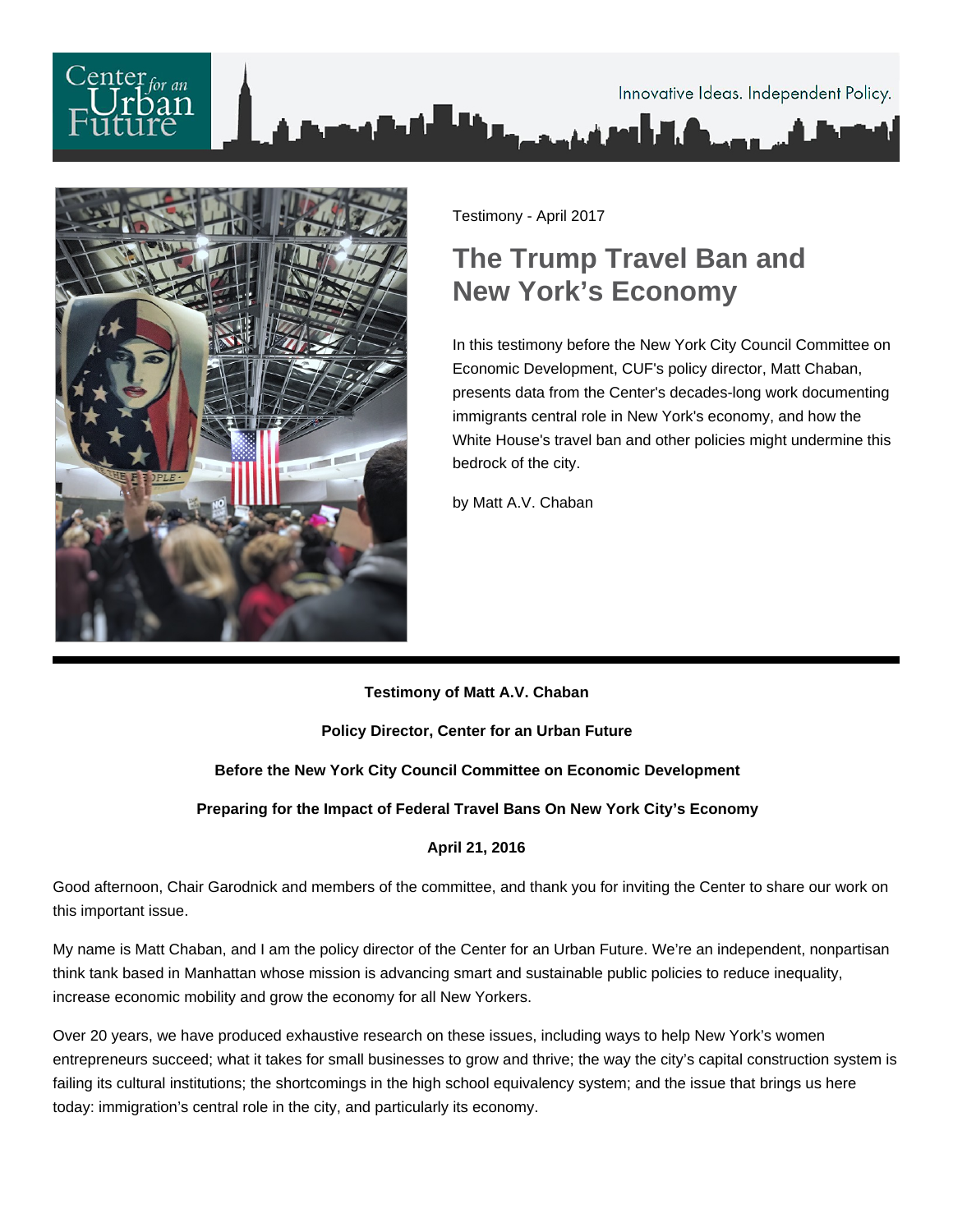Thank you for this opportunity to testify.

So here we are at the Economic Development committee talking about an immigration ban. The two could not be more opposite, and nowhere is that truer than New York. Over our two decades, the Center has frequently returned to the vital role immigrants play in New York City, both as architects of the our culture and engines of our economy.

For four centuries, the city has been one of immigrants and commerce, where each invigorates the other. This will not change, no matter the actions of Washington, though the administration can still hurt New York when it has rarely been stronger.

The White House's actions are risking business. While only one out of three New Yorkers are foreign-born, nearly half of the workforce hails from another country. And a surge in foreign-born New Yorkers since the 1980s has tracked closely with the city's recovery. Their ranks have nearly doubled, according to the Center's research, to more than 3 million, while the nativeborn population declined by a few percent.

Indeed, this is among the great ironies of the immigration ban: For a president who claims to understand business and the economy better than anyone, his administration seemed to be ignoring a simple fact. Both in New York City and across the country, immigrants create massive economic dividends not only for themselves but for their entire communities.

In 2013 alone, immigrants in New York accounted for \$257 billion in economic activity, according to a 2015 analysis by the New York State Comptroller's Office (PDF: http://bit.ly/2lgqoFz). This activity has nearly doubled since 2000, growing faster than the city's overall economy; whereas immigrants generated 29 percent of the city's economic output in 2000, this share reached 32 percent in 2013.

And these contributions come from all corners of the immigrant community, even those thought to live in the shadows.An analysis by the Institute on Taxation and Economic Policy (PDF: http://bit.ly/2lfQUOF) found that undocumented immigrants in New York State contributed \$1.11 billion in local and state taxes last year. And they pay a greater share than other New Yorkers, with an effective rate of 8.9 percent, compared to 8.1 percent for the typical state resident. Furthermore, the institute estimated that were these New Yorkers granted full legal status, their contributions would rise to \$1.36 billion, with an effective tax rate of 9.9 percent.

Such contributions to the city's culture and coffers would not be possible without immigrants' contributions to many of New York's most important industries—including many people might not expect. We are familiar with the cabbie or the garment worker hailing from Africa or Central America; those jobs are 88 and 96 percent immigrant held. But well-paying, high-skilled jobs that keep us healthy and housed also rely on foreign-born New Yorkers: some 70 percent of life scientists, 59 percent of pharmacists, and 60 percent of civil engineers in the city hail from outside the country.

And in the creative industries—a growing bedrock of the city's economy at roughly 7 percent of all employment—immigrants also play a notable role. Nearly 50,000 foreign-born New Yorkers are employed in creative occupations, and they account for an astounding 14 percent of all foreign-born creative professionals in the United States.

The most promising part of the city's economic explosion has been a newfound entrepreneurial spirit, and here, too, immigrants are having an outsized impact. There are roughly 41,000 foreign-born business owners in the city, compared to 32,000 native-born ones, again despite the fact there are roughly twice as many native-born New Yorkers. And these enterprising immigrants employ all manner of New Yorkers, whether opening a Thai restaurant with American-born servers and delivery workers from the Middle East or creating a healthcare start-up with programmers from South Asia, Eastern Europe, and the West Coast.

As we have already heard, the actions of the White House are also impacting those temporary immigrants who have become